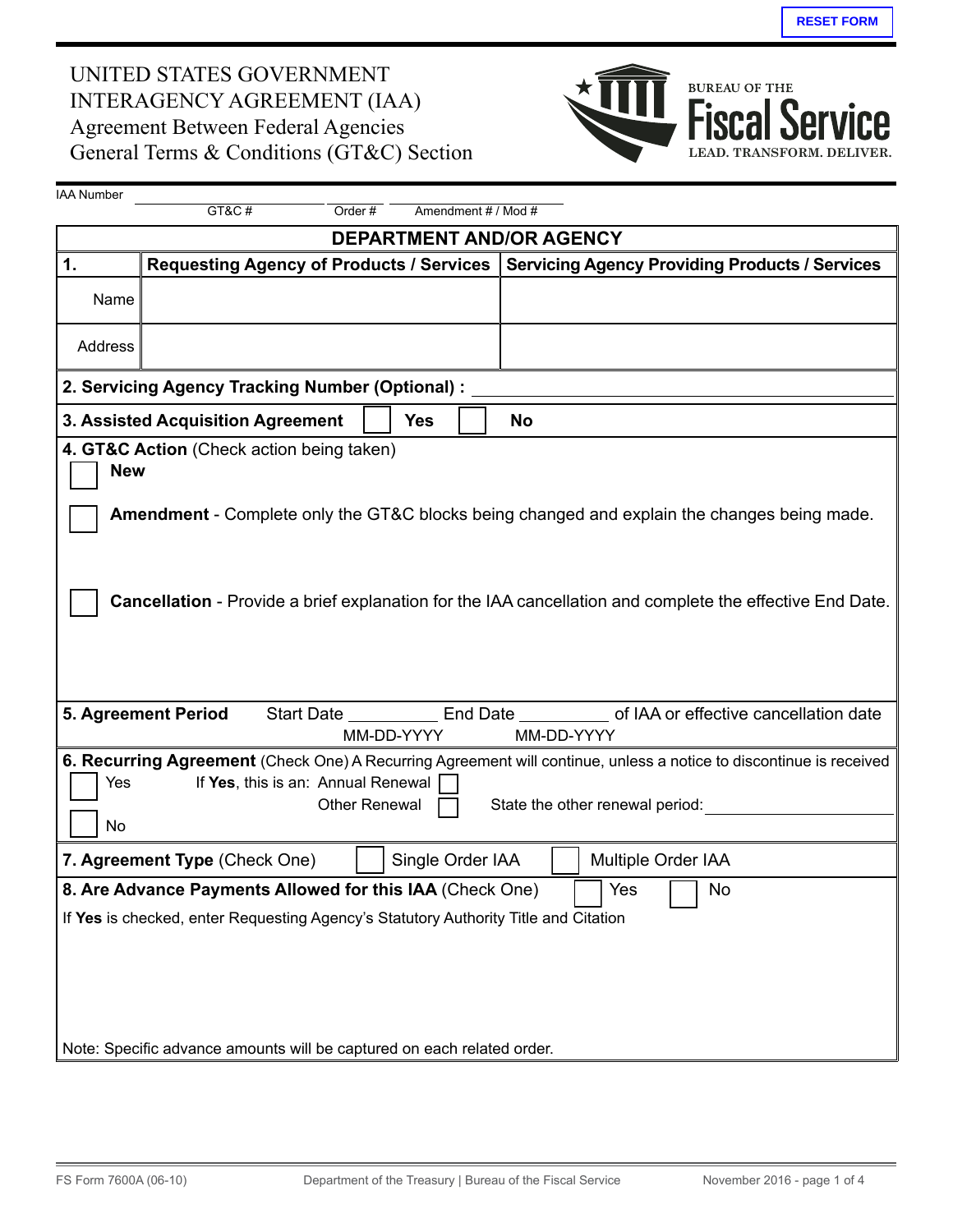## UNITED STATES GOVERNMENT interagency agreement (iaa) agreement Between Federal agencies General Terms & Conditions (GT&C) Section



| <b>IAA Number</b>                                                                                  | GT&C#                   | Order $#$             |        | Amendment # / Mod #         |                 |                                            |                                                                                                                                                       |  |
|----------------------------------------------------------------------------------------------------|-------------------------|-----------------------|--------|-----------------------------|-----------------|--------------------------------------------|-------------------------------------------------------------------------------------------------------------------------------------------------------|--|
|                                                                                                    |                         |                       |        |                             |                 |                                            | 9. Estimated Agreement Amount (The Servicing Agency completes all information for the estimated agreement amount)                                     |  |
| (Optional for assisted Acquisitions)                                                               |                         |                       |        |                             |                 |                                            |                                                                                                                                                       |  |
| Direct Cost                                                                                        |                         |                       |        |                             |                 |                                            | Provide a general explanation of the Overhead Fees and Charges                                                                                        |  |
|                                                                                                    | Overhead Fees & Charges |                       |        |                             |                 |                                            |                                                                                                                                                       |  |
| <b>Total Estimated Amount</b>                                                                      |                         |                       | \$0.00 |                             |                 |                                            |                                                                                                                                                       |  |
| <b>10. STATUTORY AUTHORITY</b><br>a. Requesting Agency's Authority (Check One)                     |                         |                       |        |                             |                 |                                            |                                                                                                                                                       |  |
| Franchise Fund                                                                                     |                         | <b>Revolving Fund</b> |        | <b>Working Capital Fund</b> |                 | Economy Act (31<br>U.S.C. 1535 / FAR 17.5) | <b>Other Authority</b><br>Fill in Statutory Authority Title and Citation for Franchise Fund, Revolving Fund, Working Capital Fund, or Other Authority |  |
|                                                                                                    |                         |                       |        |                             |                 |                                            |                                                                                                                                                       |  |
| b. Servicing Agency's Authority (Check One)                                                        |                         |                       |        |                             |                 |                                            |                                                                                                                                                       |  |
| Franchise Fund                                                                                     |                         | <b>Revolving Fund</b> |        | <b>Working Capital Fund</b> | Economy Act (31 | U.S.C. 1535 / FAR 17.5)                    | <b>Other Authority</b>                                                                                                                                |  |
|                                                                                                    |                         |                       |        |                             |                 |                                            | Fill in Statutory Authority Title and Citation for Franchise Fund, Revolving Fund, Working Capital Fund, or Other Authority                           |  |
|                                                                                                    |                         |                       |        |                             |                 |                                            | 11. Requesting Agency's Scope (State and/or List Attachments that support Requesting Agency's Scope.)                                                 |  |
| attachments for the roles and responsibilities for the Requesting Agency and the Servicing Agency) |                         |                       |        |                             |                 |                                            | 12. Roles and Responsibilities for the Requesting Agency and the Servicing Agency (State and/or list                                                  |  |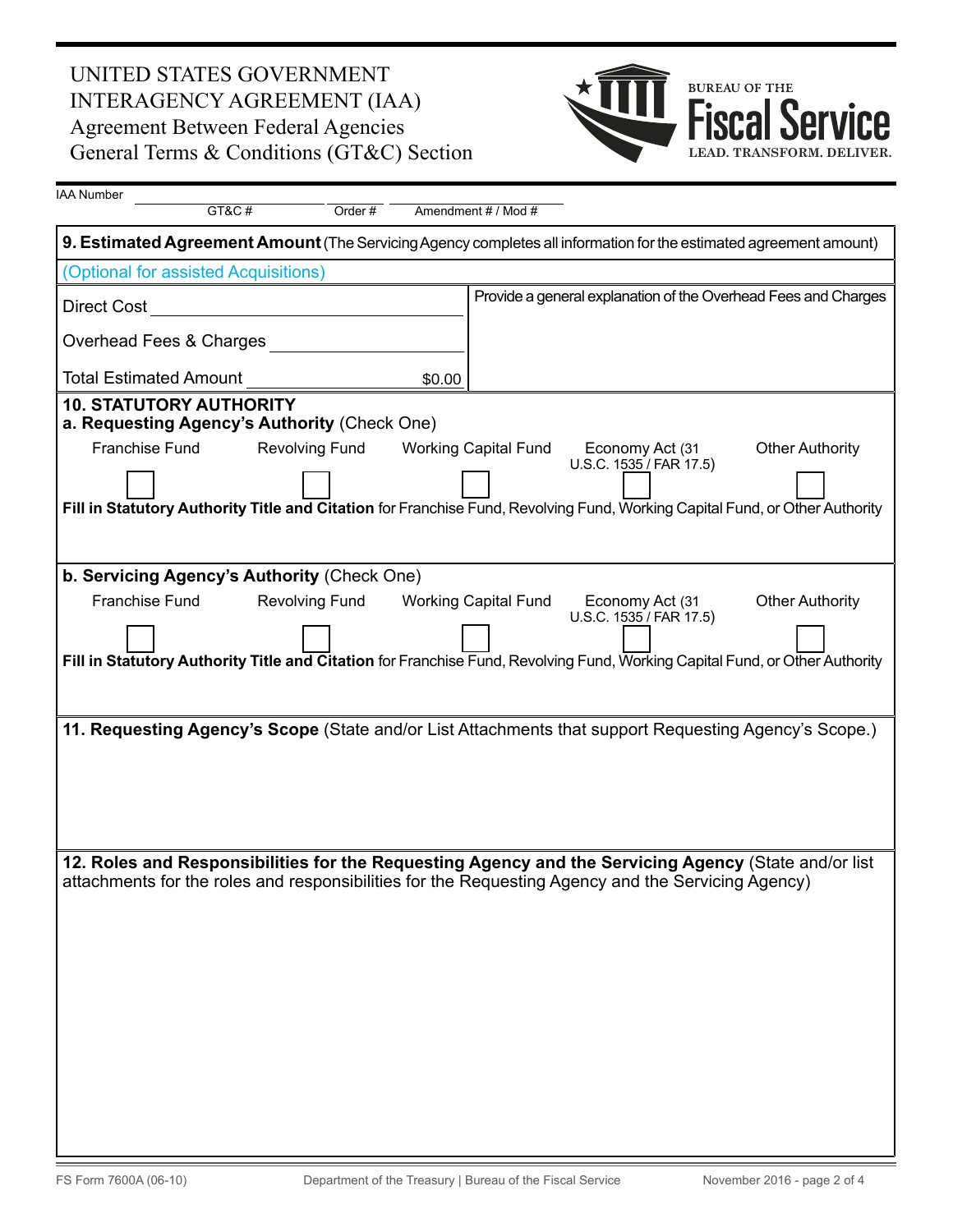## United StateS government interagency agreement (iaa) **Agreement Between Federal Agencies** General Terms  $& Conditions (GT&C) Section$



IAA Number

 $GT&C#$  Order  $#$  Amendment  $#/$  Mod  $#$ 

**13. Restrictions** (Optional) (State and/or attach unique requirements and/or mission specific restrictions specific to this IAA).

**14.Assisted Acquisition Small Business Credit Clause** (The Servicing Agency will allocate the socio-economic credit to the Requesting Agency for any contract actions it has executed on behalf of the Requesting Agency).

**15. Disputes:** Disputes related to this IAA shall be resolved in accordance with instructions provided in the Treasury Financial Manual (TFM) Volume I, Part 2, Chapter 4700, Appendix 10; Intragovernmental Transaction (IGT) Guide.

**16. Termination** (Insert the number of days that this IAA may be terminated by written notice by either the Requesting or Servicing Agency.)

If this agreement is canceled, any implementing contract/order may also be canceled. If the IAA is terminated, the agencies shall agree to the terms of the termination, including costs attributable to each party and the disposition of awarded and pending actions.

If the Servicing Agency incurs costs due to the Requesting Agency's failure to give the requisite notice of its intent to terminate the IAA, the Requesting Agency shall pay any actual costs incurred by the Servicing Agency as a result of the delay in notification, provided such costs are directly attributable to the failure to give notice.

**17. Assisted Acquisition Agreements Requesting Agency's Organizations Authorized to Request Acquisition - Assistance for this IAA** (State or attach a list of Requesting Agency's organizations authorized to request acquisition assistance for this IAA.

**18. Assisted Acquisition Agreements Servicing Agency's Organizations Authorized to Request Acquisition - Assistance for this IAA** (State or attach a list of Servicing Agency's organizations authorized to request acquisition assistance for this IAA.)

**19. Requesting Agency Clause(s)** (Optional) (State and/or attach any additional Requesting Agency clauses.)

**20. Servicing Agency Clause(s)** (Optional) (State and/or attach any additional Servicing Agency clauses.)